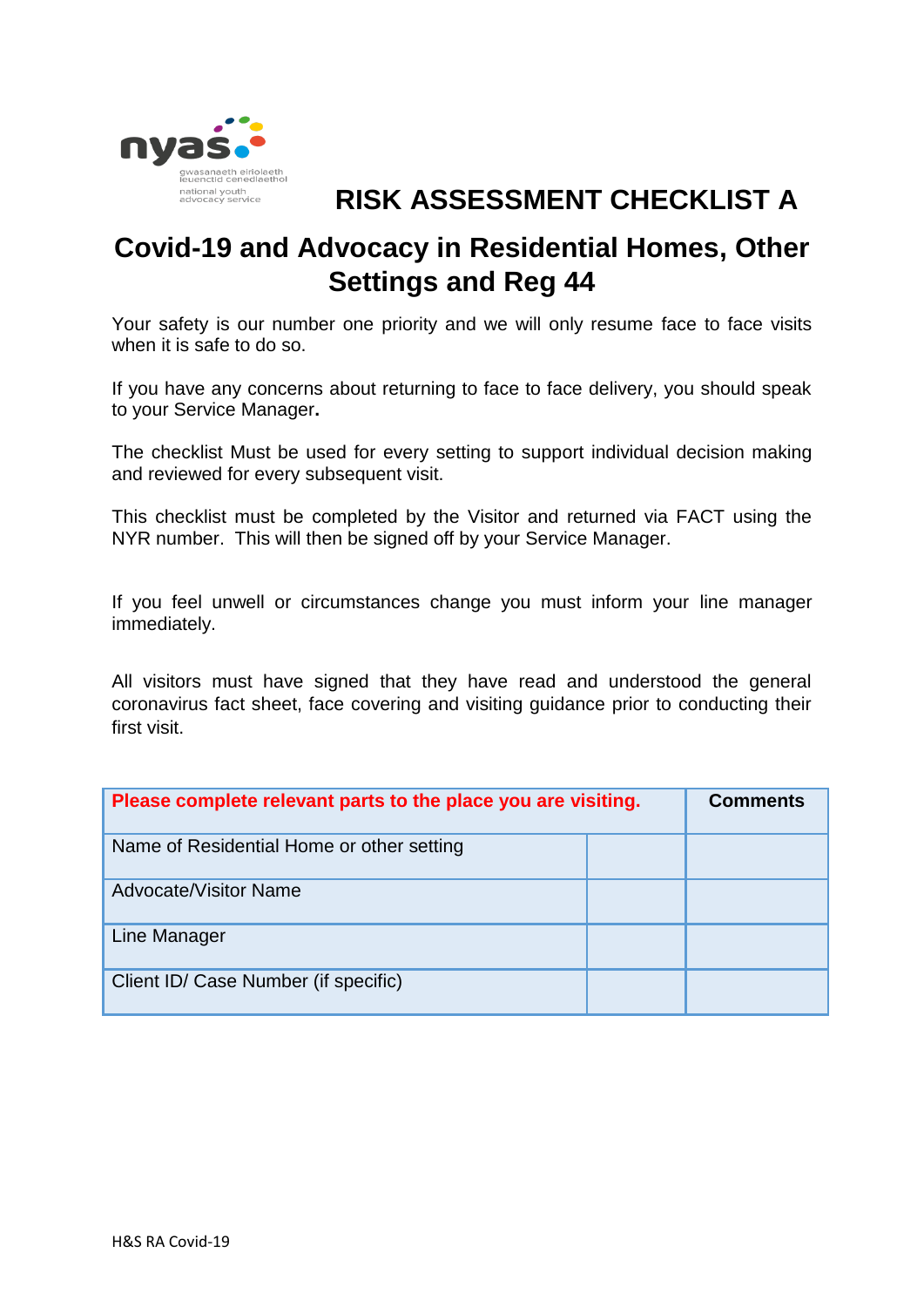| Setting/environment                                                                                                                                                | Y/N | <b>Details</b> |
|--------------------------------------------------------------------------------------------------------------------------------------------------------------------|-----|----------------|
| Is the setting fully open?                                                                                                                                         |     |                |
| Is the setting open to essential visitors only?                                                                                                                    |     |                |
| First visit, has contact been made with the home to agree<br>COVID 19 protocols.                                                                                   |     |                |
| Have you had sight of the homes Covid 19 risk<br>assessment?                                                                                                       |     |                |
| Has the setting been contacted on the day of the visit, to<br>check if there are any staff/residents displaying Covid<br>symptoms? If Yes, do not attend the home. |     |                |
| Is there a facility to ensure that all who use the building<br>are able to wash (or sanitise) their hands soon after<br>entering the building and before leaving?  |     |                |
| What measures have been put in place in order to<br>maintain social distancing?                                                                                    |     |                |
| Has a suitable meeting room been identified which<br>complies with social distancing?                                                                              |     |                |
| Are there any areas of the home restricted that you<br>cannot enter?                                                                                               |     |                |
| Is there an established cleaning regime in place?                                                                                                                  |     |                |
| Can documents required for the visit be sent electronically<br>to reduce the time spent on site?                                                                   |     |                |
| Is PPE a requirement of the site?                                                                                                                                  |     |                |
| If Yes, will the site provide this?                                                                                                                                |     |                |